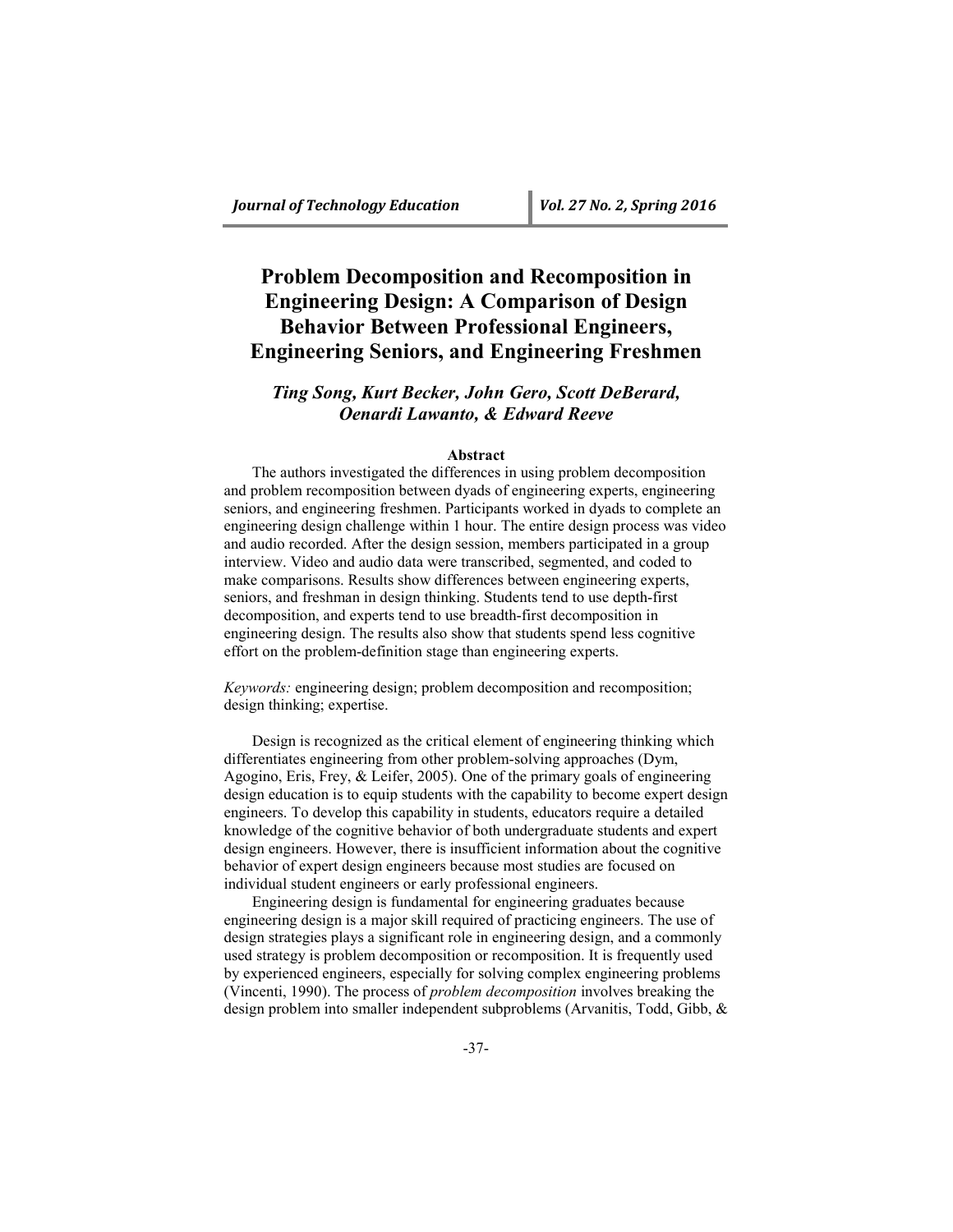Orihashi, 2001). Each subproblem can be further broken into even smaller problems (Arvanitis et al., 2001), and the decomposition process stops when designers can directly approach each subproblem. *Problem recomposition* is a bottom-up process that usually comes with problem decomposition. It is a process of recomposing all subsolutions (Chandrasekaran, 1990) in the premise of satisfying requirements of the combining design (Hall, Jackson, Lanney, Nuseibeh, & Rapanotti, 2002). Instead of focusing on a complex design problem as a whole, engineers can work on several smaller, more approachable subproblems using this process, which makes the process of engineering design more efficient. Studies have identified a gap between engineering novices and engineering experts when it comes to problem decomposition and recomposition skills in engineering design (Ball, Evans, & Dennis, 1994; Ho, 2001; McCracken, 1997).

To the extent that past works are available (e.g., Ball et al., 1994; Ho, 2001; McCracken, 1997), most studies about problem decomposition or recomposition have focused on individuals instead of groups. However, in the real world, engineers usually work in groups to solve engineering problems. By investigating this topic in the context of collaborative engineering design, researchers can have a better understanding of the development of expertise and the use of problem decomposition or recomposition in practical settings. Design is a creative, open-ended, and experiential process that aims at problem solving. Engineering design is a central part of engineering and has been emphasized as a focus for engineering education for several decades (Dym et al., 2005). Engineering design challenges are widely and effectively used in teaching engineering and in engineering education research. Engineering design challenges can be used in both formal academic circumstances and informal settings. Dym, Agogino, Eris, Frey, and Leifer (2005) believed that engineering design challenges could benefit student learning in many ways. In theory, these challenges should include the entire engineering design process, but practical engineering design challenges are extremely complex and ill structured. Classrooms educators sometimes only incorporate parts of the design process based on the needs of the curriculum (Atman et al., 2007; Katehi, Pearson, & Feder, 2009).

### **Research Design**

To investigate the gap that exists between skills developed in universities and skills needed in the industry to become an expert engineer, a pilot study was conducted. The research question guiding this research is: In the process of engineering design, how do experts approach the design problem differently from engineering students?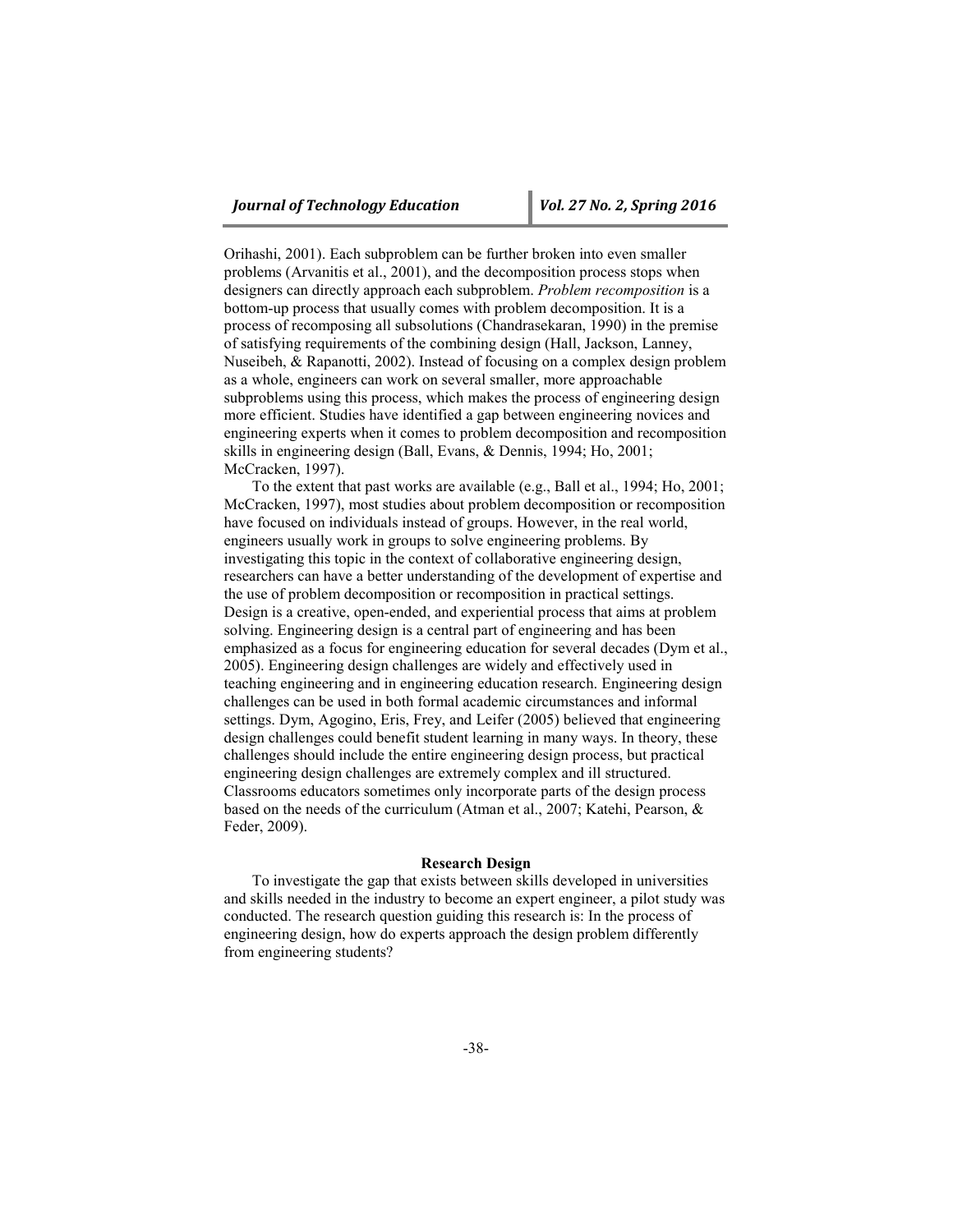### **Sample**

In this study, participants were selected using a convenience sampling method (Gall, Gall, & Borg, 2007). Fifty participants took part in this study, including 20 college engineering freshmen, 20 engineering seniors, and 10 engineering experts. All of the participants worked in dyads. It should be noted that this research was a pilot study; therefore, data were collected from a small sample. Results of the quantitative data show preliminary findings only and cannot be generalized because the *N* size is small.

### **Design Challenge**

All dyads completed the same open-ended engineering design challenge. The design challenge used was a double-hung window opener that would assist the elderly in raising and lowering windows. This design challenge has been used by other researchers to study engineering design (Gero 2010; Lammi & Becker, 2013). There were various engineering and social constraints in this challenge, which made it a typical engineering design challenge. During the design session, participants had access to only five websites related to the design challenge. Participants had limited access to prevent them from searching for solutions to the design problem. They were recommended 1 hour to complete the design challenge. Participants only submitted design proposals as their final outcome. Participants received no instruction about the form or the content of the proposals. They did not build, test, and analyze their design because of the time constraint.

### **Data Collection**

The primary form of data collection was protocol analysis. In the process of engineering design, conversation happened naturally within the dyads. The researcher used audio and video recording to capture participants' conversations and their nonverbal interactions. The researcher did not answer participants' questions. The audio and video data complemented each other to provide rich information about the conversations and actions in engineering design process. The protocol analysis of design sessions was coded based on the function– behavior–structure (FBS) coding scheme. This ontology provides a set of irreducible foundational concepts of design and designing, which covers the acts of designing and the representation of the design. The definition and conceptualization of the ontology is illustrated in Figure 1. *Function* (F) represented designers' expectations of the products, *behavior* (B) represented the ways that designers accomplish their goals, and *structure* (S) represented the solutions to the problem.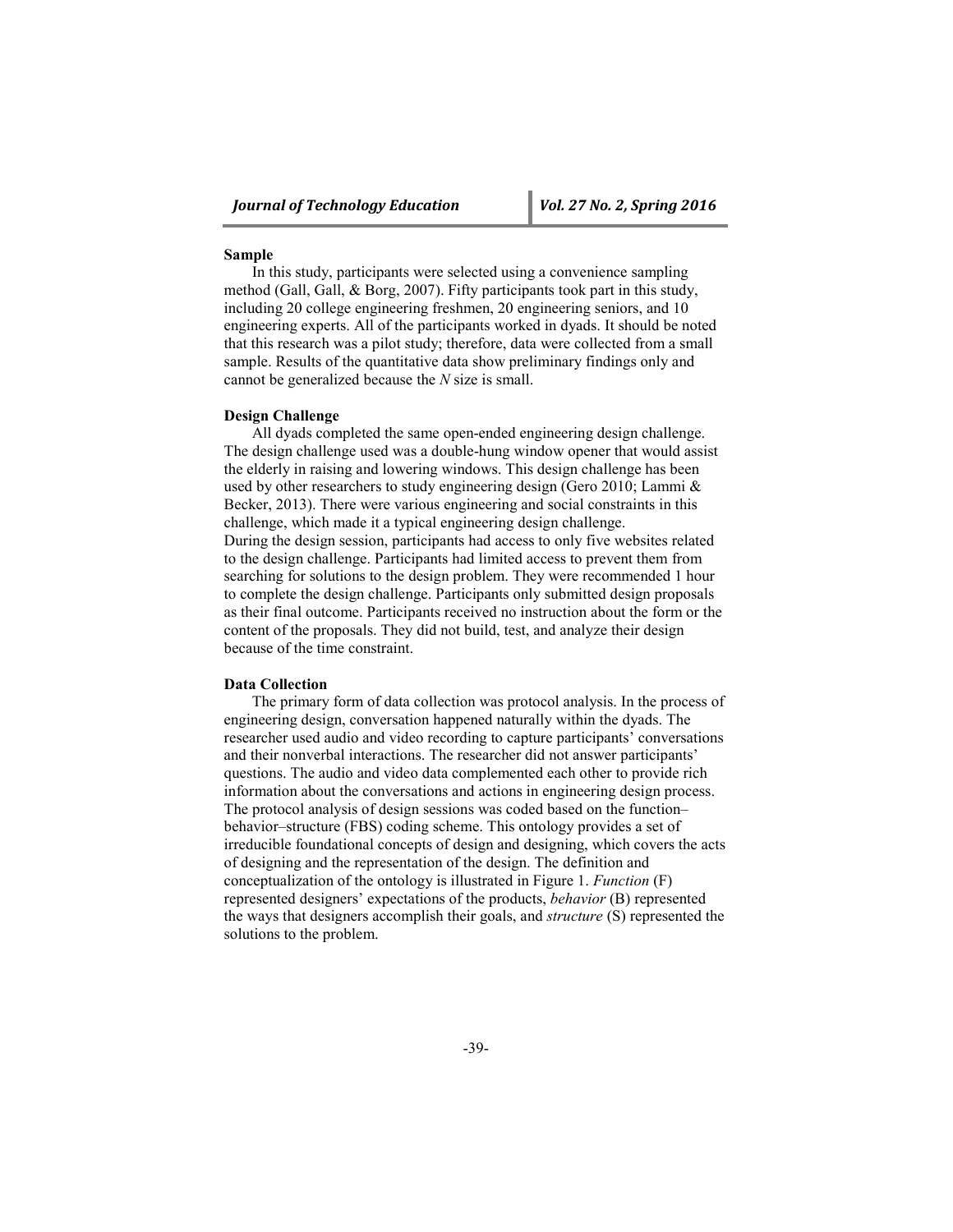

*Figure 1***.** FBS framework (Resource: Gero, Kan, & Pourmohamadi, 2011).

The design actually is a consequence of a series of processes including the above FBS variables:

- 1. *Formulation* (process 1) transforms the design requirements, expressed in function (F), into behavior (Be) that is expected to enable this function.
- 2. *Synthesis* (process 2) transforms the expected behavior (Be) into a solution structure (S) that is intended to exhibit this desired behavior.
- 3. *Analysis* (process 3) derives the "actual" behavior (Bs) from the synthesized structure (S).
- 4. *Evaluation* (process 4) compares the behavior derived from structure (Bs) with the expected behavior to prepare the decision if the design solution is to be accepted.
- 5. *Documentation* (process 5) produces the design description (D) for constructing or manufacturing the product.
- 6. *Reformulation type 1* (process 6) addresses changes in the design state space in terms of structure variables or ranges of values for them if the actual behavior is evaluated to be unsatisfactory.
- 7. *Reformulation type 2* (process 7) addresses changes in the design state space in terms of behavior variables or ranges of values for them if the actual behavior is evaluated to be unsatisfactory.
- 8. *Reformulation type 3* (process 8) addresses changes in the design state space in terms of function variables or ranges of values for them if the actual behavior is evaluated to be unsatisfactory. (Gero & Kannengiesser, 2004, p. 3)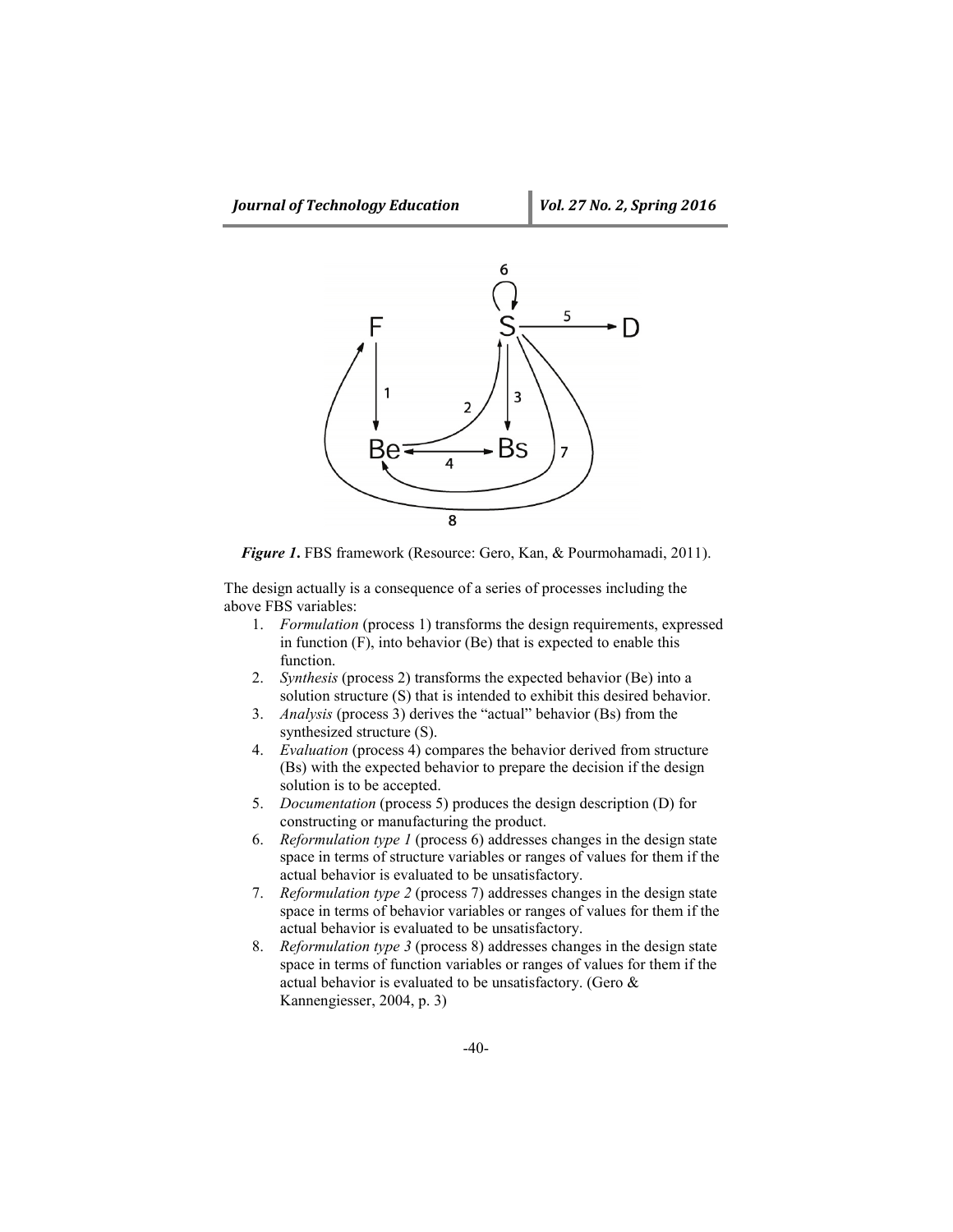Under the FBS ontology, there was another coding system to represent the level of the problem. Typically, engineers decompose the design problem into multiple subproblems and work on each subproblem in order to find a solution. The level of the problem ranged from 1 to 3. The meaning of each number is shown in Table 1. Gero and Mc Neill (1998) adopted this coding system in analyzing design protocols. Ho (2001) used a similar coding system to investigate engineering design strategies used by individual electrical engineers. Few studies have used levels of the problem to code; as such, there is little data available for this study, but Ho (2001) collected very similar data.

| Level of the problem     | <b>Definition</b>                                         |
|--------------------------|-----------------------------------------------------------|
| 1: System                | Designers focused on the problem as an<br>integral whole. |
| 2: System and subsystems | Designers focused on interactions between<br>subsystems.  |
| 3: Subsystems            | Designers focused on details of the<br>subsystems.        |

Immediately after completing the design challenge, participants took part in a focus group interview in which they answered questions. During this semistructured interview, the researcher asked questions about how participants framed the problem, generated alternative solutions, reached agreements, and used strategies. Table 2 (continued on next page) shows the guiding interview questions. Participants' sketches were also collected as a data resource.

### **Table 2**

**Table 1**

*Interview Guiding Questions*

| <b>Number</b> | <b>Interview Question</b>                                            |
|---------------|----------------------------------------------------------------------|
|               | How did you define the problem?                                      |
|               | How did you decide what information to get?                          |
|               | How did you develop or come across different ideas<br>(solutions)?   |
|               | How did you know which ideas would work and which would<br>not work? |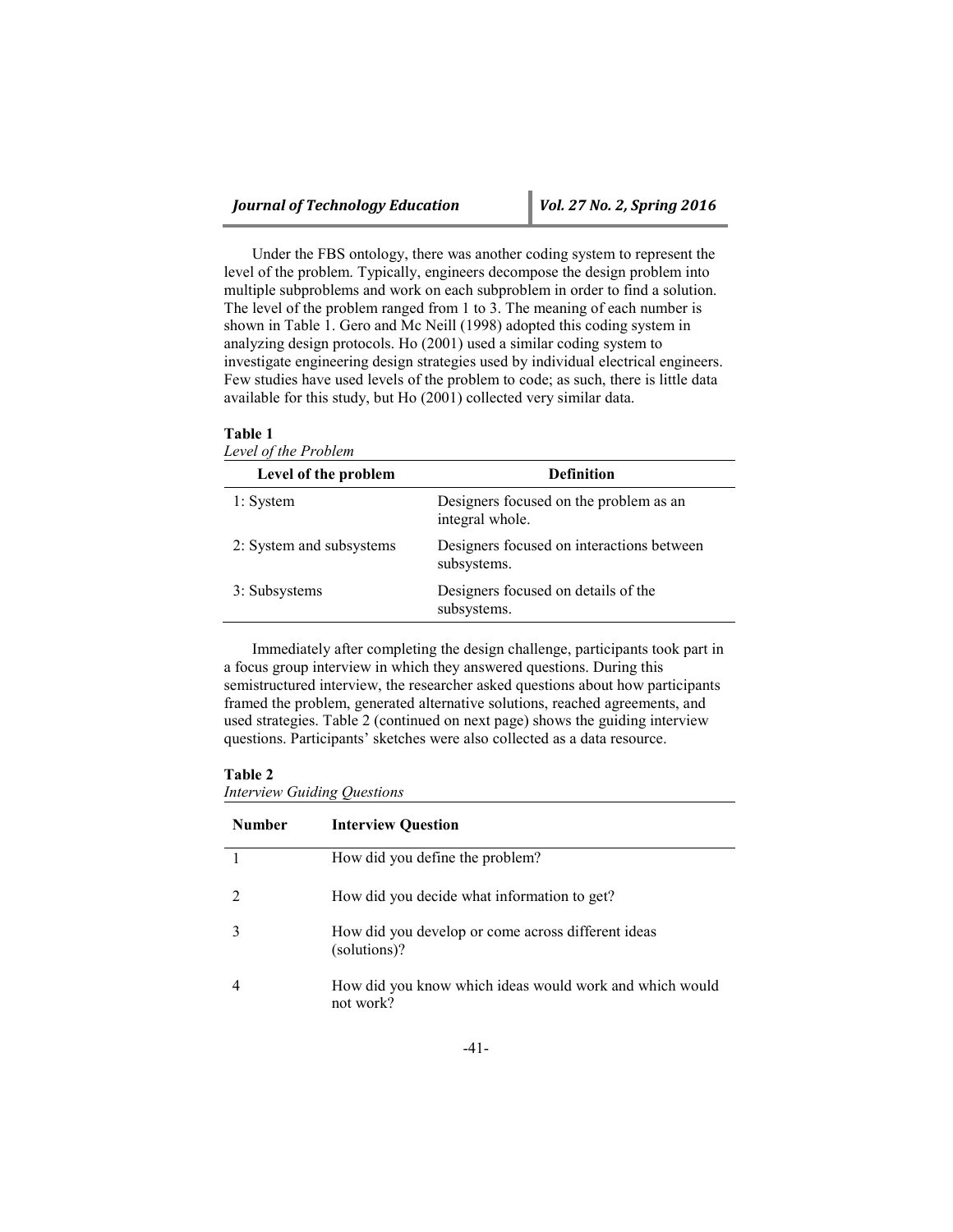| Why and how did you choose your final idea or plan?                                                                                                  |
|------------------------------------------------------------------------------------------------------------------------------------------------------|
| Is there anything else you needed or wanted that would have<br>helped you?                                                                           |
| Did you tackle the problem as a whole or decompose it into<br>several subproblems? If you decomposed it, why did you<br>choose it over the other one |
| What difficulties did you meet in solving the problem?                                                                                               |

### **Data Analysis**

**Coder training**. Prior to analyzing data, two coders were trained to use the coding systems in order to reach an ideal intercoder reliability. They learned the coding systems and started coding sample data from previous studies separately. After coding separately, they compared their codes and calculated the percentage of the codes that they coded the same, which was the intercoder reliability. They also discussed the segments that they coded differently to reach a consistent understanding of the coding scheme. They repeated this process for several rounds until the intercoder reliability remained above 80%. In the social sciences, 70% intercoder reliability is acceptable (Schloss & Smith, 1999).

**Data transcribing and segmenting.** After participants completed the design challenge, the researcher manually transcribed participants' conversations and movements into spreadsheets. The spreadsheet data containing participants' conversations and movements were further broken into segments based on design issues. Each segment is a coding unit and can only contain one code.

**Coding.** Coders started the coding process by using the FBS ontology. Table 3 shows a piece of coded data and how coders arbitrated data. After all data were coded using the FBS ontology, Codes D, R, and O were excluded from being coded before coding the level of the problem because they do not pertain to levels of the problem. Code O is about other issues that are not related to design cognition. Code R is the requirement that is given to designers. Code D is the documentation process; the spread sheet didn't record the content of designers' sketches or drawing, so it was excluded as well. Table 4 shows a piece of data coded by two coders. The coding of "levels of the problem" was based on codes of the FBS ontology. The last column shows arbitrated codes, which are also the final codes of "levels of the problem."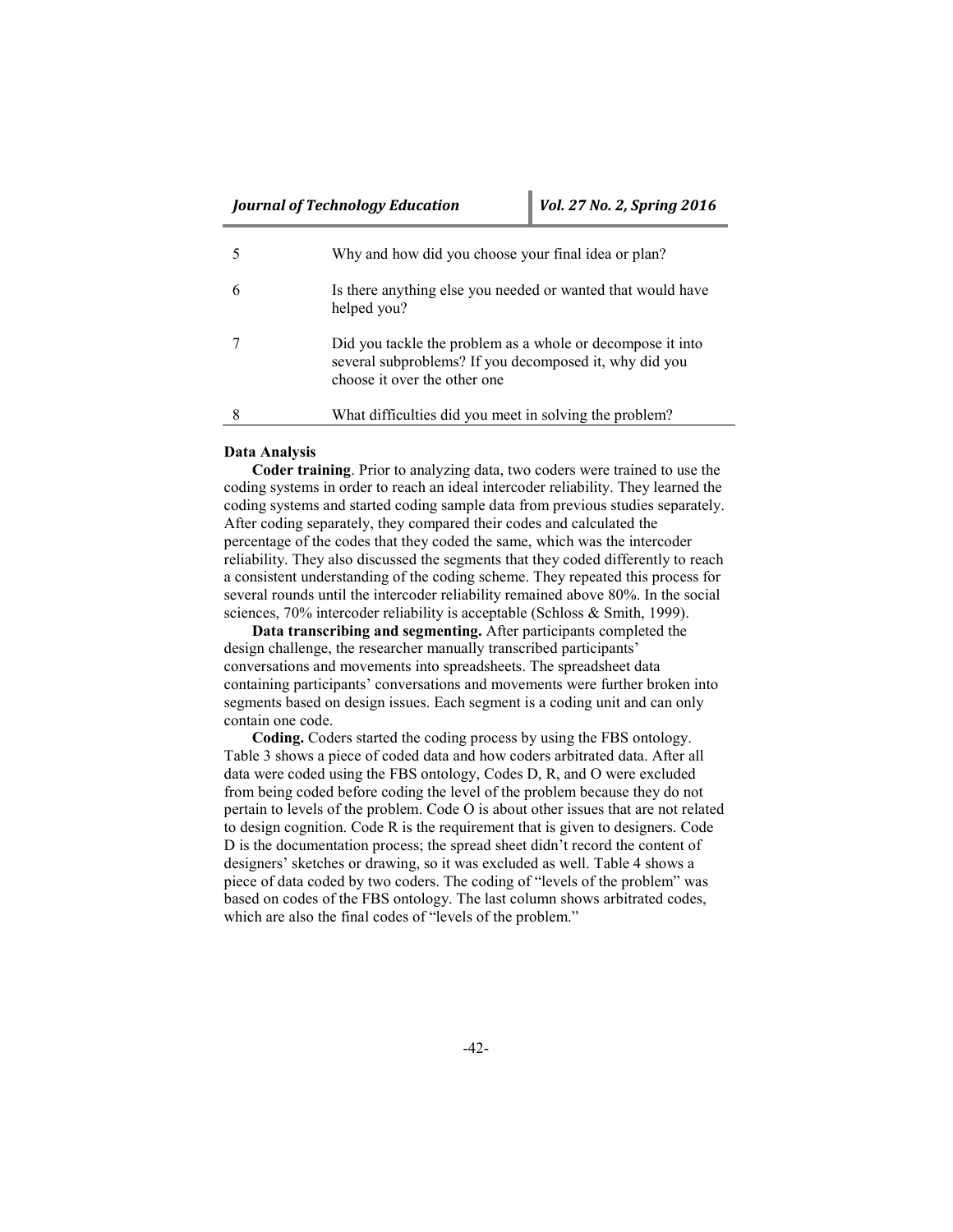*Example of FBS Codes and Arbitrated Codes*

| Subject      | <b>Utterance</b>                                                                                                                          | <b>FBS:</b><br>Coder<br>1 | FBS:<br>Coder<br>$\mathbf{2}$ | FBS:<br>Final<br>code |
|--------------|-------------------------------------------------------------------------------------------------------------------------------------------|---------------------------|-------------------------------|-----------------------|
| A            | Not what I'm asking, but like<br>how in-depth?                                                                                            | F                         | R                             | F                     |
| $\mathsf{A}$ | Because that's like how I'm in<br>senior drawing                                                                                          | O                         | 0                             | $\Omega$              |
| A            | Like a pulley is just something<br>you go to the store and buy.<br>Like you You knowBased<br>on, like                                     | R                         | S                             | R                     |
| A            | I don't think we are given all<br>the numbers that we need to be<br>able to figure what type of<br>pulley system or what gear<br>ratio.   | S                         | S                             | S                     |
| B            | Yes, and the cost of materials                                                                                                            | S                         | S                             | S                     |
| A            | Yes, I mean, I wondering this<br>is more just given what we are<br>given. I don't think we really<br>can say we need a specific<br>number | R                         | R                             | R                     |
| B            | I see, like 15 or whatever the<br>number type going here                                                                                  | S                         | S                             | S                     |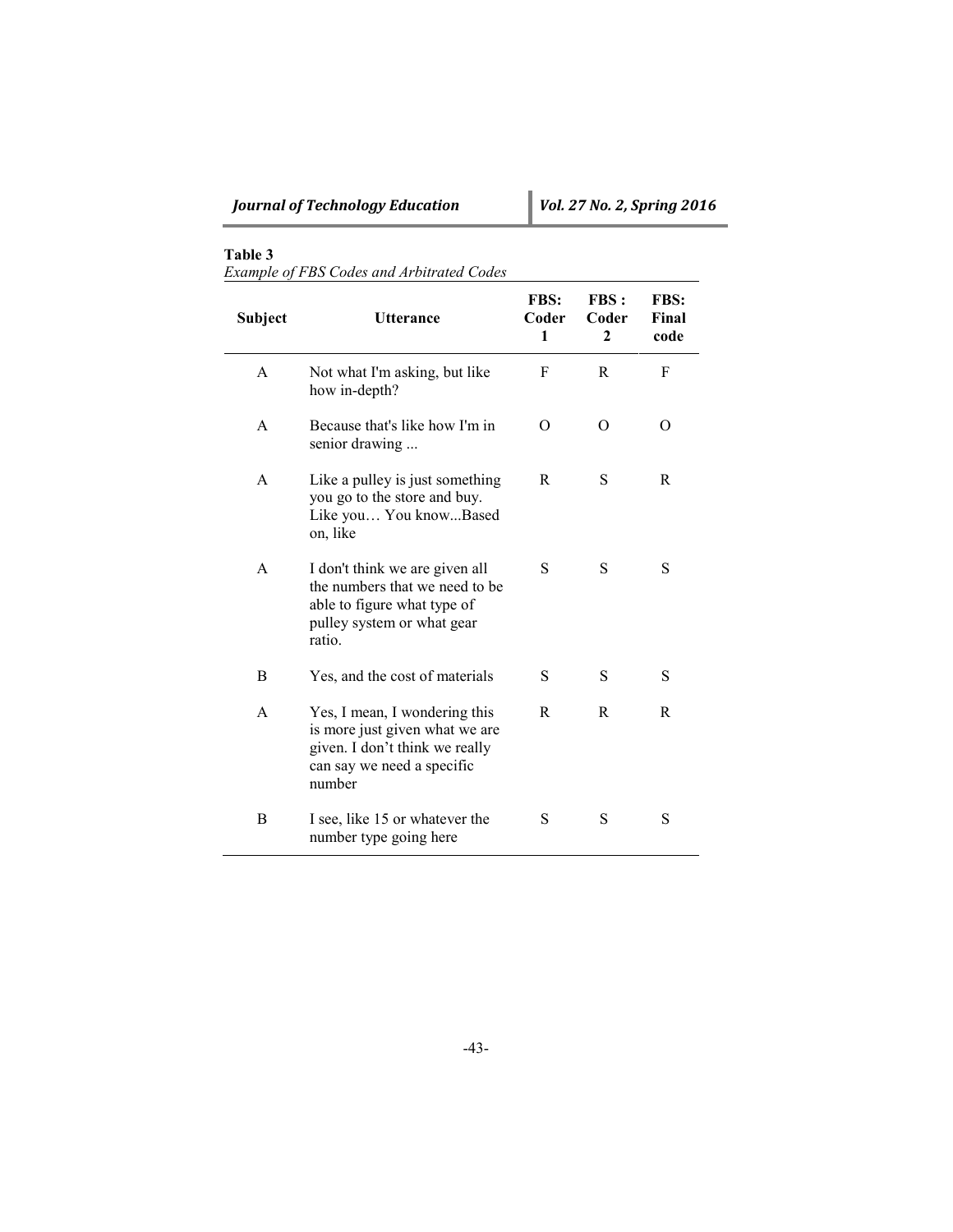| <b>Journal of Technology Education</b> |  |  |  |  |  |  |
|----------------------------------------|--|--|--|--|--|--|
|----------------------------------------|--|--|--|--|--|--|

*Sample of Codes for Levels of the Problem*

| Subject      | <b>Utterance</b>                                                                                                                             | FBS:<br>Final<br>code | <b>Levels of</b><br>the<br>problem:<br>Coder 1 | <b>Levels of</b><br>the<br>problem:<br>Coder 2 | <b>Levels of</b><br>the<br>problem:<br>Final<br>code |
|--------------|----------------------------------------------------------------------------------------------------------------------------------------------|-----------------------|------------------------------------------------|------------------------------------------------|------------------------------------------------------|
| A            | Not what I'm asking,<br>but like how in-depth?                                                                                               | F                     | $\mathbf{1}$                                   | $\mathbf{1}$                                   | $\mathbf{1}$                                         |
| $\mathsf{A}$ | Because that's like how<br>I'm in senior drawing                                                                                             | $\Omega$              |                                                |                                                |                                                      |
| A            | Like a pulley is just<br>something you go to<br>the store and buy. Like<br>you. You knowBased<br>on, like                                    | $\mathbf R$           |                                                |                                                |                                                      |
| $\mathbf{A}$ | I don't think we are<br>given all the numbers<br>that we need to be able<br>to figure what type of<br>pulley system or what<br>gear ratio.   | S                     | 3                                              | 3                                              | 3                                                    |
| B            | Yes, and the cost of<br>materials                                                                                                            | S                     | 3                                              | 1                                              | 1                                                    |
| A            | Yes, I mean, I<br>wondering this is more<br>just given what we are<br>given. I don't think we<br>really can say we need<br>a specific number | R                     |                                                |                                                |                                                      |
| B            | I see, like 15 or<br>whatever the number<br>type going here                                                                                  | R                     |                                                |                                                |                                                      |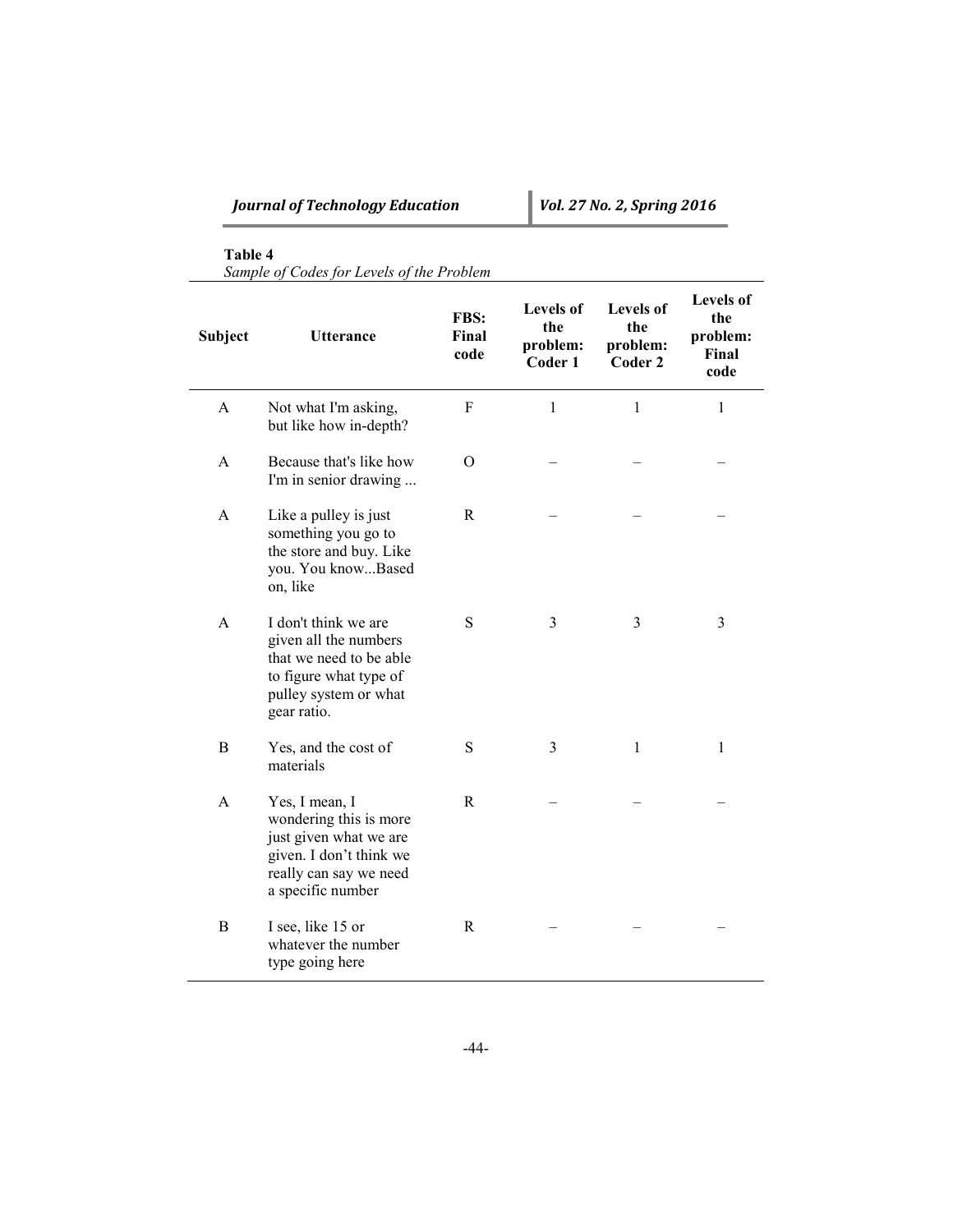The process of problem decomposition and problem recomposition was identified by the change of the level of the problem. Table 5 (continued on next page) shows a piece of sample data of an individual dyad in which problem decomposition and problem recomposition were coded. As previously illustrated, the problem decomposition is a top-down process, whereas the problem recomposition is a bottom-up process. When the level of the problem transitions from a higher level to a lower level, it is defined as the problem decomposition, and when it transitions from a lower level to a higher level, it is defined as the problem recomposition.

### **Table 5**

|  |  | Example of Problem Decomposition and Problem Recomposition |
|--|--|------------------------------------------------------------|
|  |  |                                                            |

| Subject | <b>Utterance</b>                                                                                                                           | <b>FBS</b><br>final<br>code | <b>Levels of</b><br>the<br>problem<br>final code | Decomposition/<br>recomposition |
|---------|--------------------------------------------------------------------------------------------------------------------------------------------|-----------------------------|--------------------------------------------------|---------------------------------|
| A       | Not what I'm asking, but<br>like how in-depth?                                                                                             | F                           | 1                                                |                                 |
| A       | Because that's like how<br>I'm in senior drawing                                                                                           | O                           |                                                  |                                 |
| A       | Like a pulley is just<br>something you go to the<br>store and buy. Like you<br>You knowBased on,<br>like                                   | R                           |                                                  |                                 |
| A       | I don't think we are given<br>all the numbers that we<br>need to be able to figure<br>what type of pulley<br>system or what gear<br>ratio. | S                           | 3                                                | D                               |
| B       | Yes, and the cost of<br>materials                                                                                                          | S                           | 1                                                | R                               |
| A       | Yes, I mean, I wondering<br>this is more just given<br>what we are given. I                                                                | R                           |                                                  |                                 |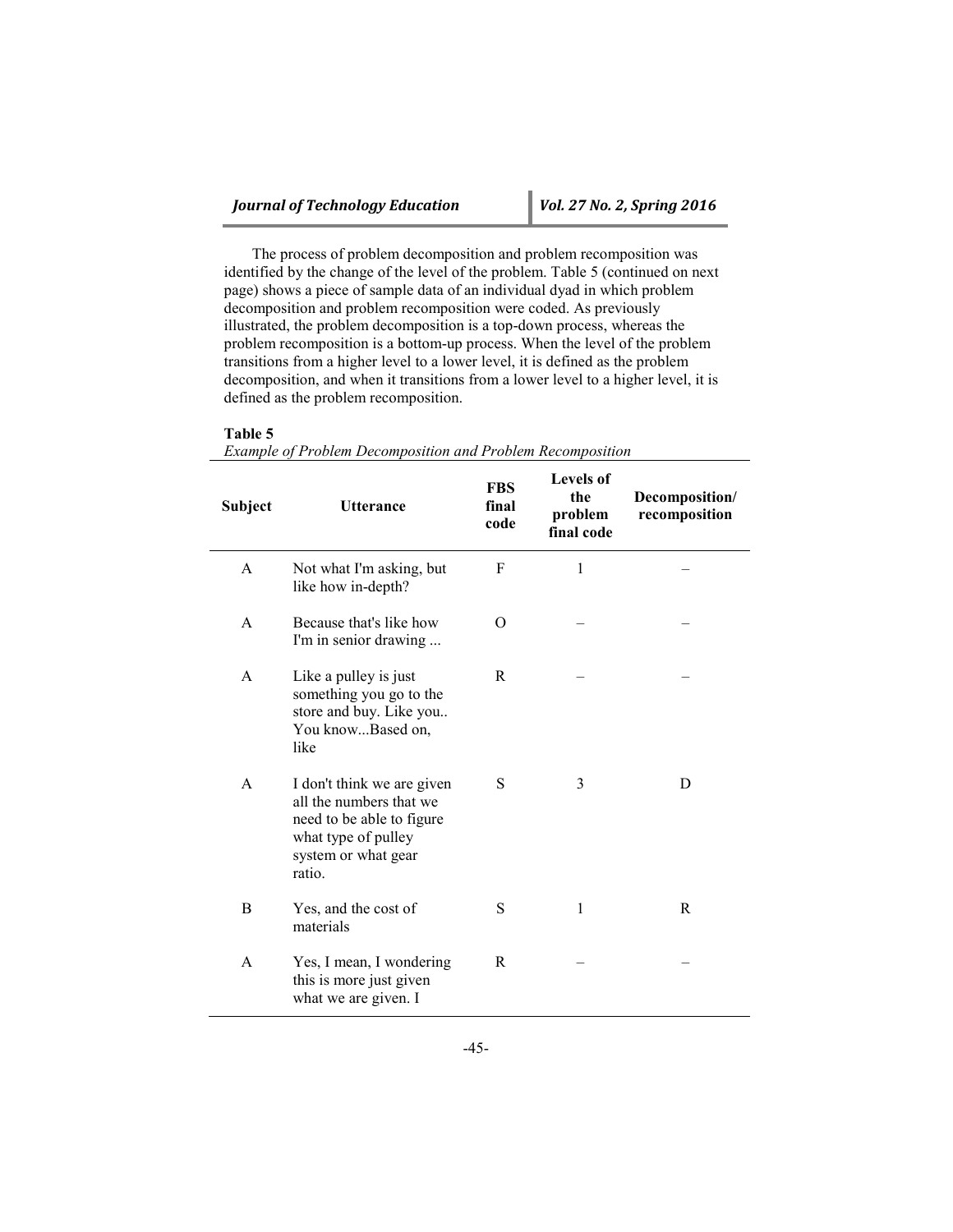|   | don't think we really can<br>say we need a specific<br>number |   |  |
|---|---------------------------------------------------------------|---|--|
| В | I see, like 15 or whatever<br>the number type going<br>here   | R |  |

The numbers of utterances generated by each dyad were different, so simply comparing the frequencies of each type of code would affect the validity of the study. The percentages of codes were used in order to compare the differences between dyads. The percentage of each code from each dyad was calculated by dividing the frequency of the code into the total number of effective codes of the dyad.

**Interview and sketch data.** The analysis of qualitative data was connected with quantitative data. The constant comparative method (Glaser, 1965) was adapted in analyzing data. The first step included going through each interview and sketch and themes were recorded. The second step was sorting themes to different categories. The third step was looking for differences between expert dyads, senior dyads, and freshman dyads within each category. The analysis of qualitative data allowed any themes or new phenomena to emerge that could not be discovered by analyzing quantitative data. Table 6 provides a small piece of interview data in order to show the first three steps of constant comparative method used in analyzing qualitative data. There were many themes and categories that emerged from the entire qualitative data, and some themes emerged repeatedly. The conclusions drawn in Step 3 were based on the analysis of the entire data instead of the small piece shown in Table 6 (*please note that Table 6 has been divided into several cells for readability purposes*). The fourth step of analyzing qualitative data was writing the theory which is not shown in Table 6. The analysis of sketches followed the same four steps.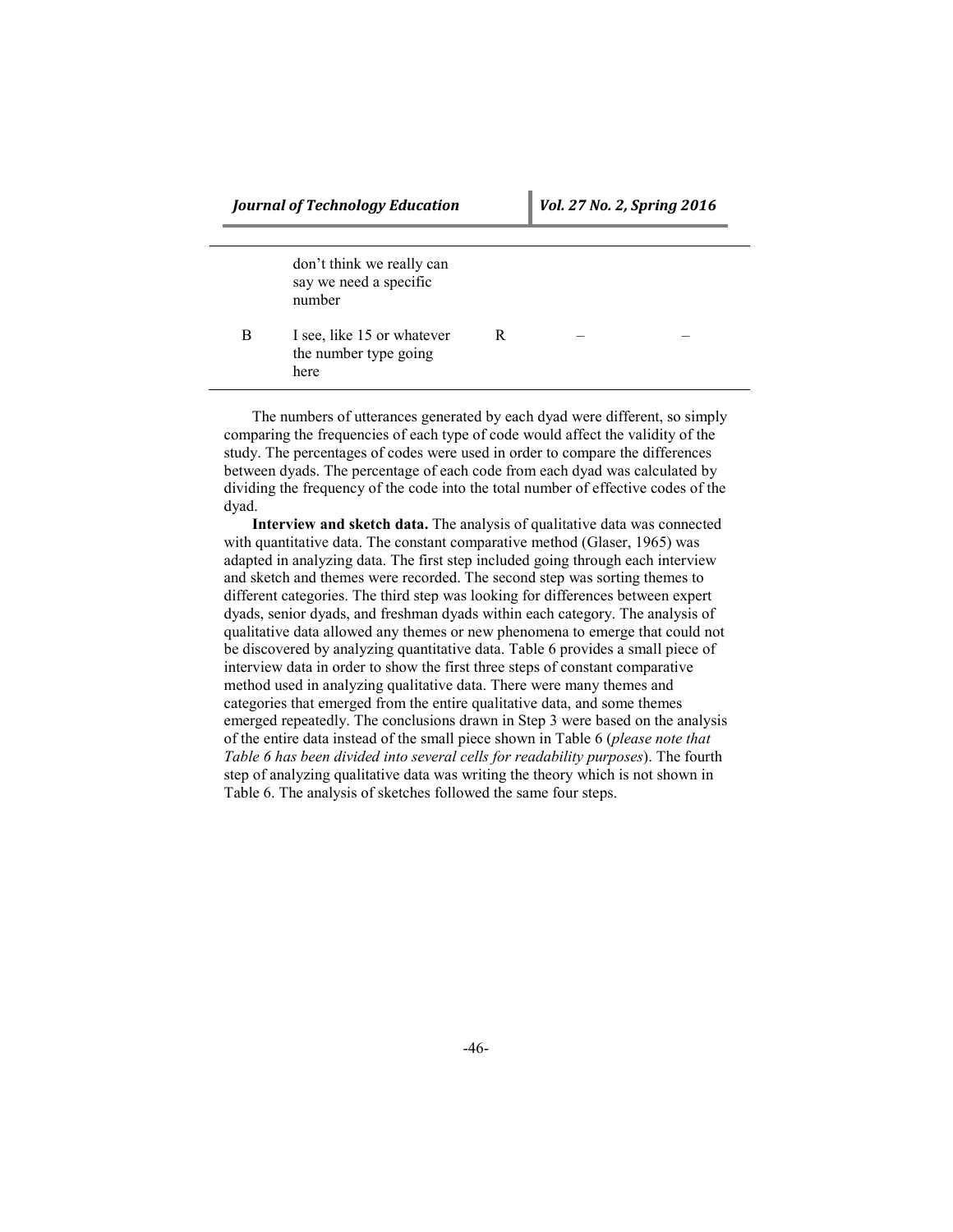|  |  |  | Example of Qualitative Data Analysis |
|--|--|--|--------------------------------------|
|--|--|--|--------------------------------------|

| <b>Interview</b><br>Question                                                           | <b>Step 1: Themes</b><br><b>Emerged from Answers</b><br>$F-$ Freshmen $S-$<br><b>Seniors E - Engineers</b> | Step 2:<br>Categorizing  | <b>Step 3: Comparing</b><br>students and<br>engineers           |
|----------------------------------------------------------------------------------------|------------------------------------------------------------------------------------------------------------|--------------------------|-----------------------------------------------------------------|
|                                                                                        | Increase the force $(F)$                                                                                   | Problem definition       |                                                                 |
|                                                                                        | Modify existing window<br>(F)                                                                              | Problem definition       |                                                                 |
| How did                                                                                | ADA Guidelines (S)                                                                                         | Problem definition       | Problem definition:                                             |
| you define<br>the<br>problem?                                                          | Old people in wheel<br>chairs $(S)$                                                                        | Problem definition       | Engineers<br>understood the<br>problem better than              |
|                                                                                        | $ADA$ requirements $(E)$                                                                                   | Problem definition       | students.                                                       |
|                                                                                        | No major construction<br>required $(E)$                                                                    | Problem definition       |                                                                 |
|                                                                                        | Safety issues (E)                                                                                          | Problem definition       |                                                                 |
|                                                                                        | Daily experiences (F)                                                                                      | Design experiences       |                                                                 |
| How did<br>you know<br>which ideas<br>would<br>work and<br>which<br>would not<br>work? | Don't know if the ideas<br>would work and how<br>much it would cost $(F)$                                  | Cost                     | Design Experiences:<br>Engineers had more<br>design experiences |
|                                                                                        | Analyze pros and cons<br>(S)                                                                               | Alternative<br>solutions | and intent to use<br>their experience in<br>solving new         |
|                                                                                        | Comparing the design<br>with devices used before<br>(E)                                                    | Design experiences       | problems.                                                       |
|                                                                                        | Analyze clients $(E)$                                                                                      | Problem definition       |                                                                 |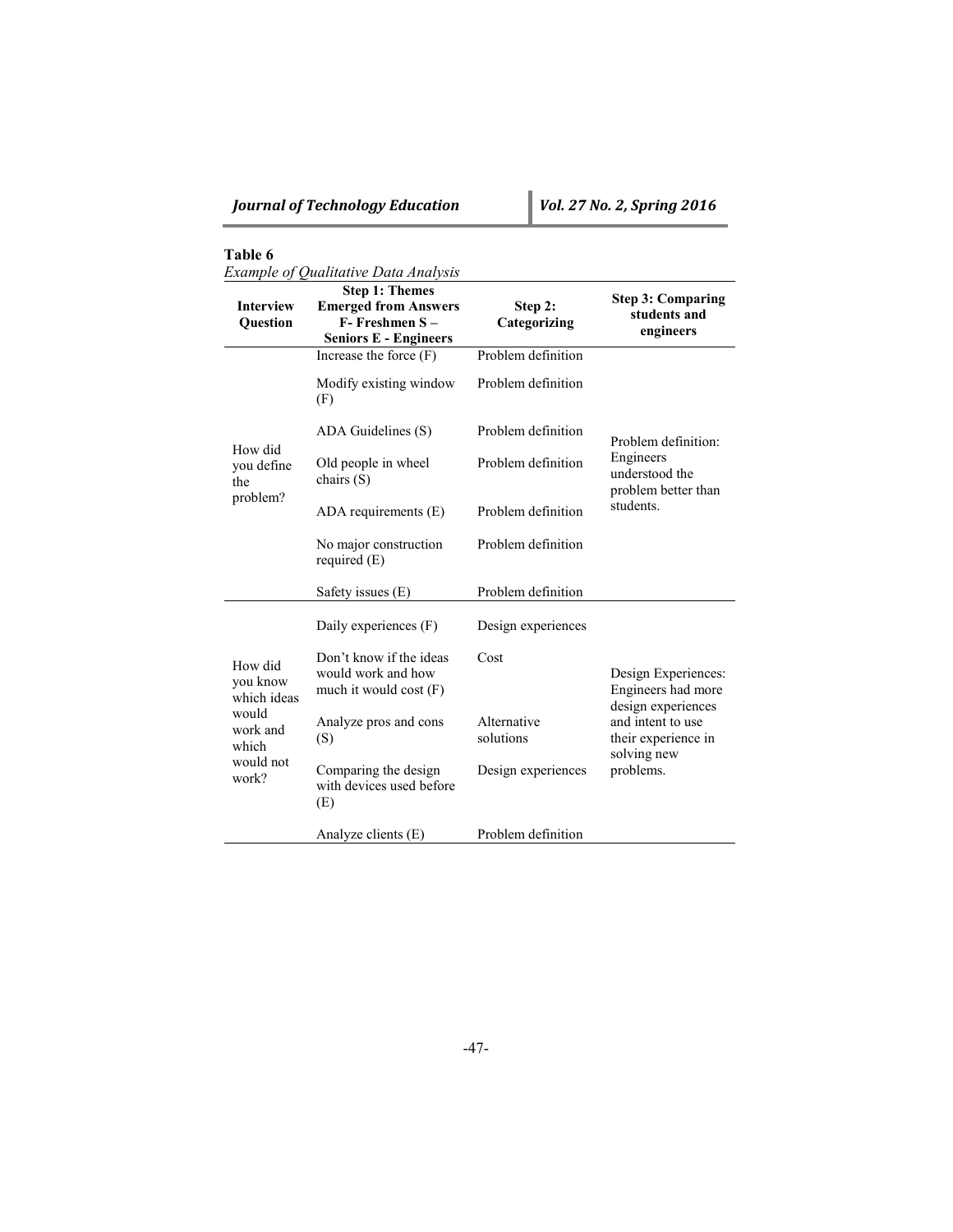# *Journal of Technology Education Vol. 27 No. 2, Spring 2016*

|                                     | Practical and feasible (F)                                                      | Alternative<br>solutions                      |                                                                 |
|-------------------------------------|---------------------------------------------------------------------------------|-----------------------------------------------|-----------------------------------------------------------------|
|                                     | Easy to work $(F)$                                                              | Alternative<br>solutions                      |                                                                 |
| Why and                             | Consider how solutions<br>fit requirements $(S)$                                | Alternative<br>solutions                      | Cost: Students did<br>not pay enough                            |
| how did<br>you choose<br>your final | Only came up with one<br>idea (S)                                               | Alternative<br>solutions                      | attention to the cost<br>of the design. Some<br>of them did not |
| idea or<br>plan?                    | $Cost$ effective $(S)$                                                          | Cost/Problem<br>definition                    | know the cost of<br>materials.                                  |
|                                     | Easy to use and<br>maintenance $(E)$                                            | Problem definition                            |                                                                 |
|                                     | Fits the goal of the<br>design(E)                                               | Alternative<br>solutions                      |                                                                 |
|                                     | Not block views (E)                                                             | Problem definition                            |                                                                 |
|                                     | Have difficulties<br>deciding which solution<br>to choose $(F)$                 | Alternative<br>solutions                      |                                                                 |
|                                     | They are good at solving<br>homework problems but<br>not the real problems. (F) | Homework problem<br>and real life<br>problems |                                                                 |
| What<br>difficulties<br>did you     | The design challenge is<br>very different from<br>problems in class. $(F)$      | Homework problem<br>and real life<br>problems | Alternative<br>solutions: Engineers<br>evaluated                |
| meet in<br>solving the<br>problem?  | Need more constraints<br>and criteria $(S)$                                     | Problem definition                            | alternative solution<br>more effective than<br>students.        |
|                                     | They don't know the cost<br>of materials (S)                                    | Cost                                          |                                                                 |
|                                     | They need more<br>information about<br>clients' design<br>consideration (E)     | Problem definition                            |                                                                 |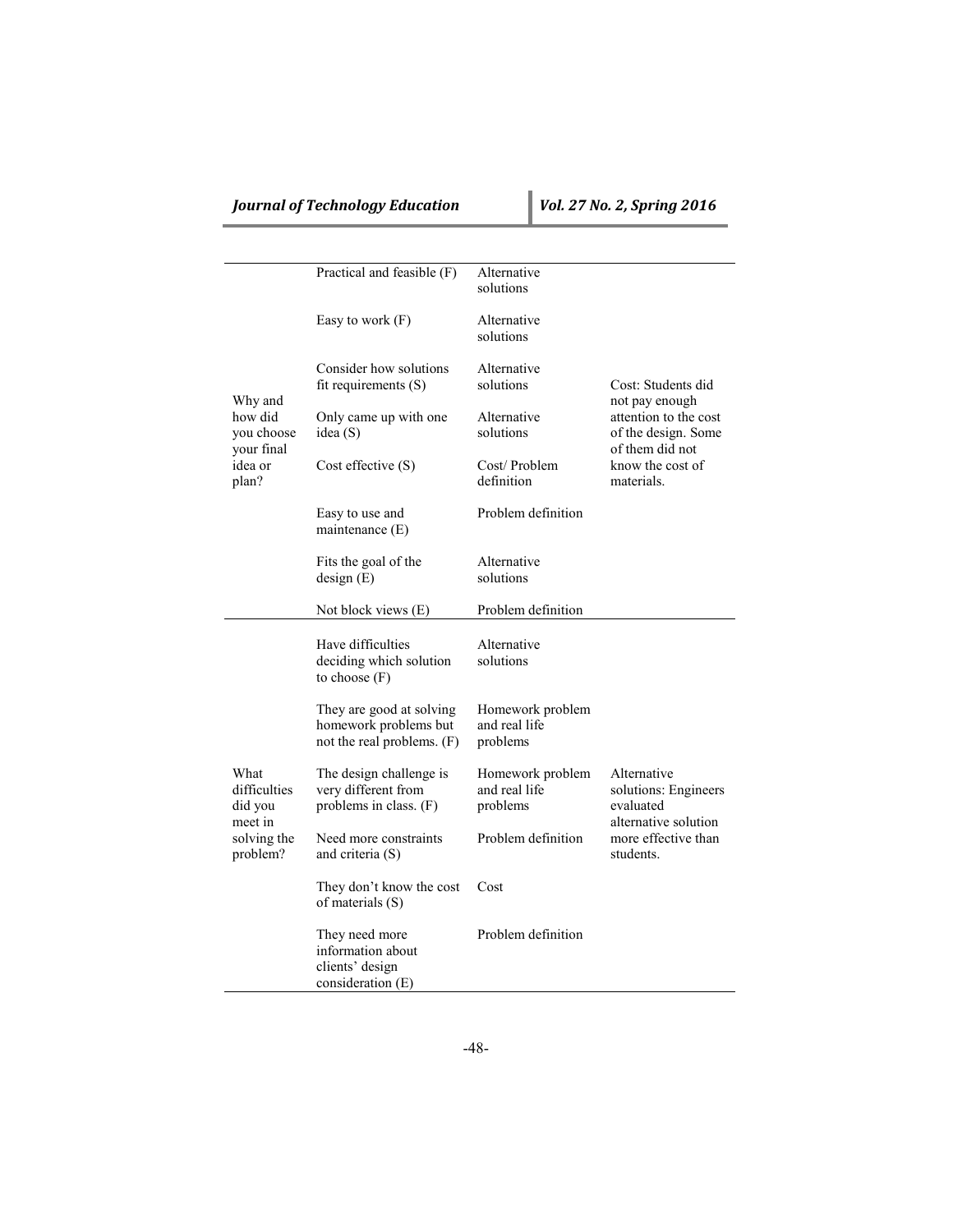*Journal of Technology Education Vol. 27 No. 2, Spring 2016*

They wanted to talk to a window producer to make a product of their design (E) Design experiences

### **Results**

The researchers calculated frequencies of using problem decomposition and problem recomposition in students and engineer dyads. The means and standard deviations of percentages of using problem decomposition and problem recomposition are shown in Table 7. From these numbers, we can determine that engineer dyads used more problem decomposition more than engineering freshmen and seniors. In order to see if there are any statistically significant differences existing, *p*-tests were conducted, effect sizes (ES) were calculated. The results of statistical tests are shown in Table 8. In the use of problem decomposition, freshmen used problem decomposition as much as seniors did in engineering design. Engineers used more problem decomposition than both freshmen and seniors did in engineering design. In the use of problem recomposition, the results are similar; freshmen used problem recomposition as much as seniors did in engineering design, and engineers used more problem recomposition than both freshmen and seniors.

### **Table 7**

|                      | <b>Problem decomposition</b><br>$(\%)$ |                       | <b>Problem recomposition</b><br>$(\%)$ |                       |  |
|----------------------|----------------------------------------|-----------------------|----------------------------------------|-----------------------|--|
| Type of Dyad         | Mean                                   | Standard<br>Deviation | Mean                                   | Standard<br>Deviation |  |
| Freshmen<br>$(N=10)$ | 15.13                                  | 2.66                  | 15.28                                  | 2.64                  |  |
| Seniors $(N=10)$     | 15.22                                  | 3.27                  | 15.31                                  | 3.14                  |  |
| Engineers<br>$(N=5)$ | 22.38                                  | 3.01                  | 22.57                                  | 3.54                  |  |

*Means and Standard Deviations of Problem Decomposition and Problem Recomposition*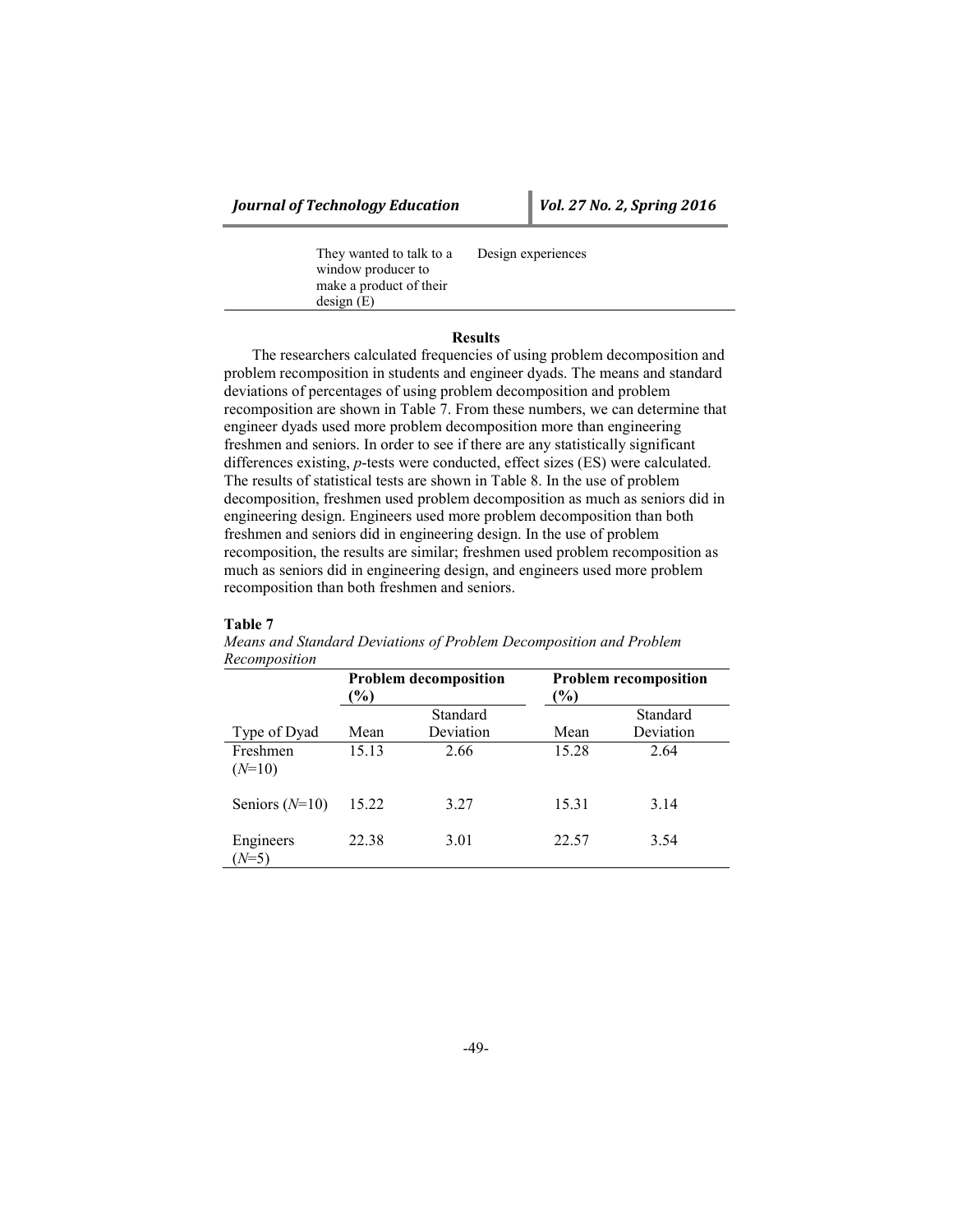*Comparisons of Problem Decomposition and Problem Recomposition*

| Types of dyads            | <b>Problem</b><br>decomposition |                    | Problem<br>recomposition |                    |  |
|---------------------------|---------------------------------|--------------------|--------------------------|--------------------|--|
| compared                  | $p$ value                       | <i>Effect Size</i> | <i>p</i> value           | <i>Effect Size</i> |  |
| Freshmen vs. seniors      | .496                            | N/A                | 980                      | N/A                |  |
| Freshmen vs. engineers    | $.000**$                        | 2.55               | $.001**$                 | 2.33               |  |
| Seniors vs. engineers     | $.010**$                        | 2.28               | $.001**$                 | 2.17               |  |
| ** $p$ -<br>$\leq 0.01$ . |                                 |                    |                          |                    |  |

The analysis of qualitative data had similar findings. In the interview, a question was "Did you tackle the problem as a whole or decompose it into several subproblems? If you decomposed it, why did you choose this over the problem as a whole?" Students' answers varied from dyad to dyad. Some dyads broke the problem into multiple subsystems, some dyads solved the problem as a whole because they thought the problem was too simple to break down, and some student dyads did both. For engineer dyads, the answers were more consistent. They started with considering the whole problem to get the big picture, then broke it into small pieces to work on, and finally combined small pieces into the final solution.

The study also compared the effort spent on different levels of the problem. These results are shown in Table 9. Means and standard deviations from the three types of dyads show that freshmen, seniors, and engineers spent most of their cognitive effort on Level 3 (details of subsystems). All three types of dyads spent the least amount of cognitive effort on Level 1 (system). In order to see if there are any statistically significant differences existing, a series of tests were conducted, and the results of statistical tests of are shown in Table 10.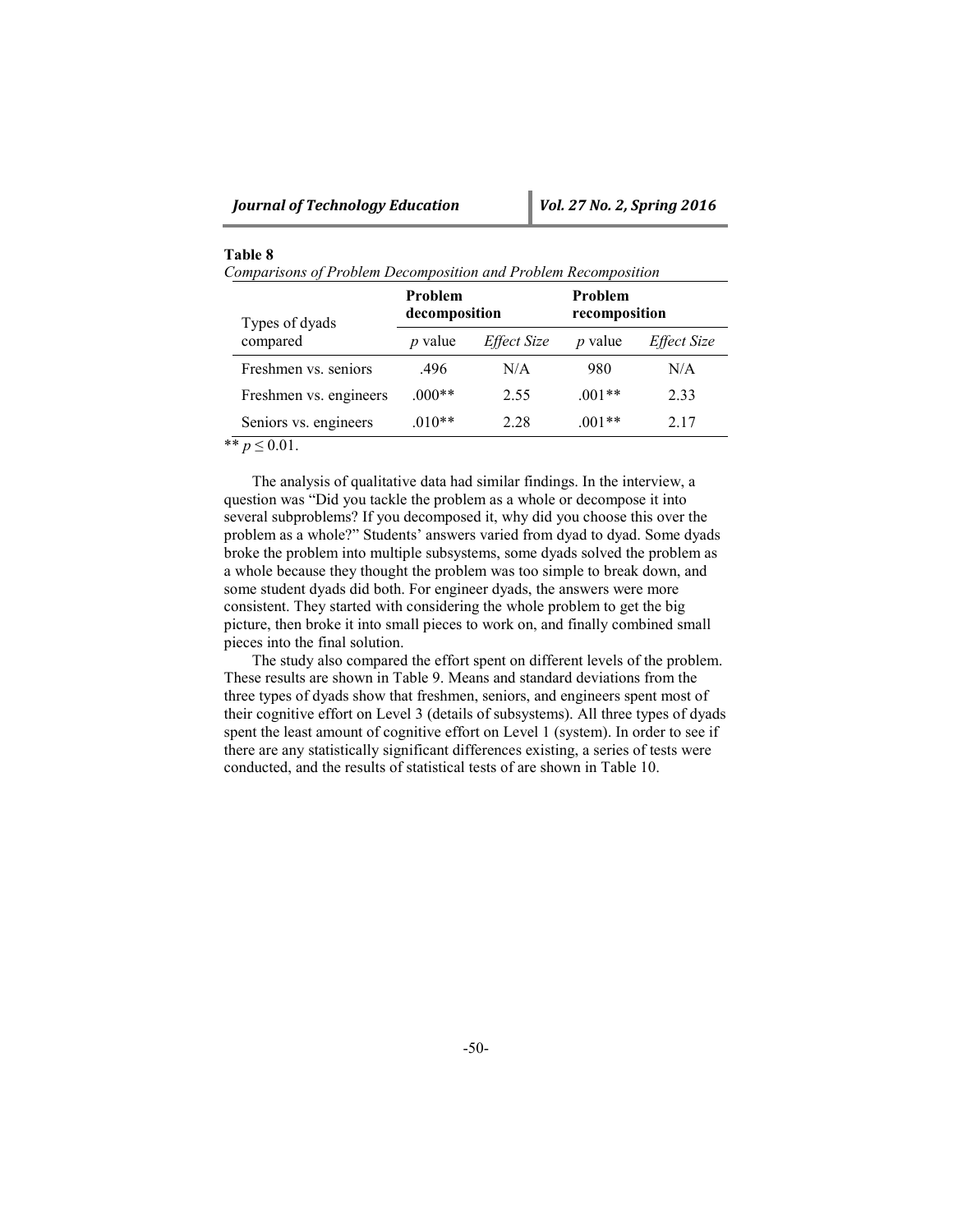*Means and Standard Deviations of Levels of the Problem*

|                              | Level $1\,$ $\%$ ) |                       | Level 2 $(\% )$ |                       | Level $3(%)$ |                       |
|------------------------------|--------------------|-----------------------|-----------------|-----------------------|--------------|-----------------------|
| Type of<br>dyad              | Mean               | Standard<br>Deviation | Mean            | Standard<br>Deviation | Mean         | Standard<br>Deviation |
| Freshmen<br>$(N = 10)$       | 11.08              | 2.46                  | 17.42           | 3.99                  | 71.50        | 4.87                  |
| <b>Seniors</b><br>$(N = 10)$ | 12.59              | 3.57                  | 16.75           | 4.61                  | 70.66        | 4.37                  |
| Engineers<br>$(N=5)$         | 20.89              | 13.68                 | 23.79           | 6.63                  | 55.32        | 15.66                 |

#### **Table 10**

*Comparisons of Cognitive Effort on Different Levels of the Problem*

|                            | <b>Level 1</b> |                | <b>Level 2</b> |                | Level 3        |                |
|----------------------------|----------------|----------------|----------------|----------------|----------------|----------------|
| Types of dyads<br>compared | $p$ value      | Effect<br>Size | <i>p</i> value | Effect<br>Size | <i>p</i> value | Effect<br>Size |
| Freshmen vs.<br>seniors    | .286           | N/A            | .732           | N/A            | .842           | N/A            |
| Freshmen vs.<br>engineers  | $.020*$        | 1.00           | $.035*$        | 1.16           | $.009**$       | 1.40           |
| Seniors vs.<br>engineers   | $.043*$        | 0.83           | $.031*$        | 1.23           | $.009**$       | 1.33           |

\**p* ≤ 0.05.

\*\* *p* ≤ 0.01.

On Level 1, which indicates the designer considering the problem as an integral whole, results show that freshman dyads and senior dyads spent the same amount of cognitive effort when they considered the problem as an integral whole. Engineer dyads spent more cognitive effort than freshman dyads and senior dyads when they considered the problem as an integral whole. On Level 2, which indicates designer considering interactions between subsystems, engineers spent more cognitive effort than freshmen and seniors did when they considered interactions between subsystems in engineering design. On Level 3, which indicates designer considering details of subsystems, engineers spent less cognitive effort than freshmen and seniors did when they considered details of subsystems in engineering design.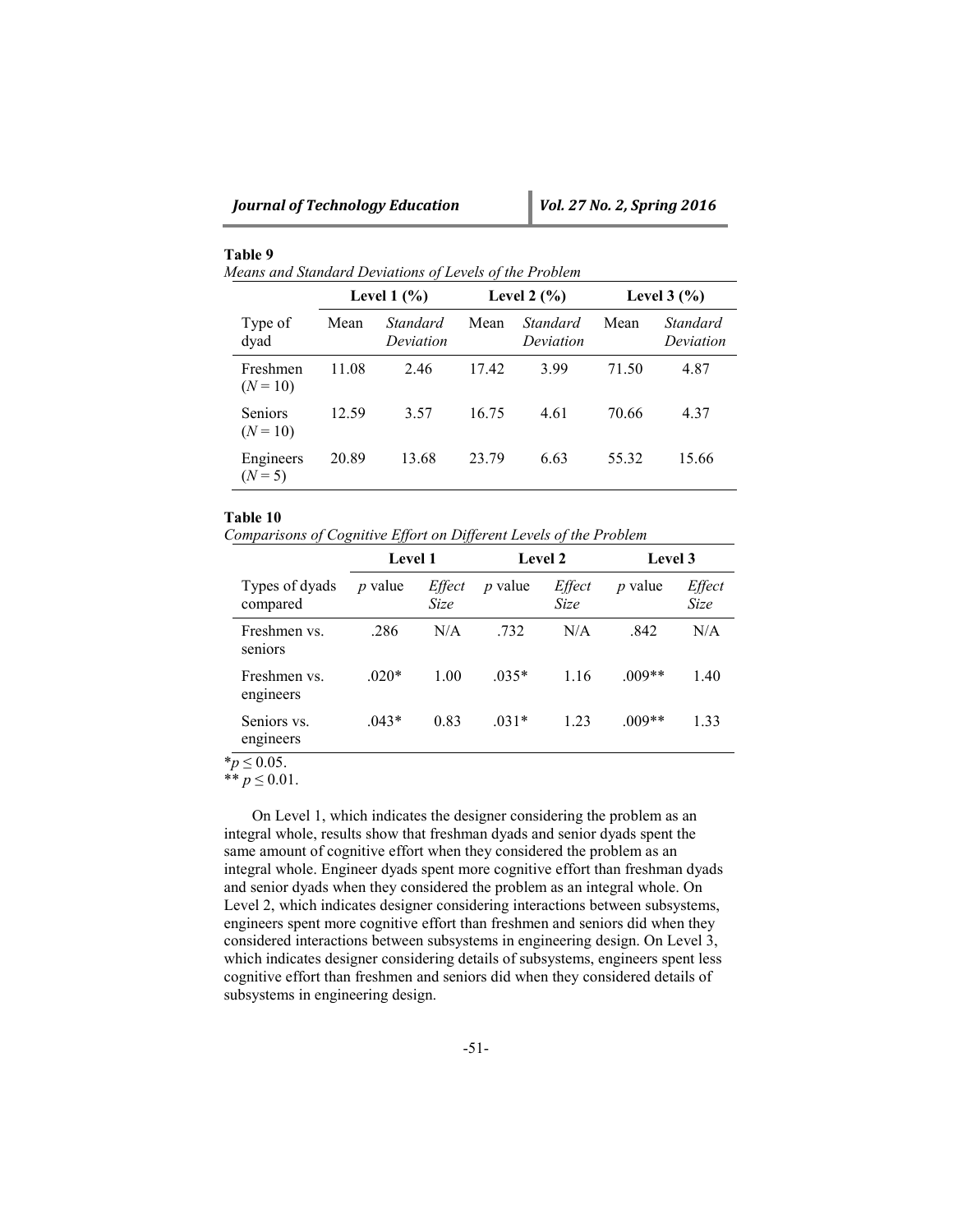In the interview, participants were asked how they defined the problem. Engineer dyads considered many more factors in this stage. They defined the problem by thinking about both the problem and their client's needs. All of them made sure that the design met requirements from Americans with Disabilities Act (ADA). They also considered safety issues, aesthetic issues, maintenances of the device, implementation, and cost. Some of them even considered the noises generated by the device because the device would be used in a nursing home in which a quiet environment is preferred. When freshman dyads defined the problem, the focus was to assist in opening the window. Two dyads mentioned clients of the design. A few dyads talked about the ADA, but most of them ignored ADA standard. Most senior dyads focused on the device itself, although they did better than freshman dyads. Most of them were aware of ADA standards, and a few dyads mentioned cost effectiveness as one of their criteria.

#### **Discussion and Implications**

The results showed that engineer dyads used problem decomposition and problem recomposition more than senior dyads and freshmen dyads. Qualitative data from interviews also support this result. In spite of differences in research settings, the results of this study are consistent with Ho's (2001) study. Both studies suggested that there is a gap in using problem decomposition and recomposition between experts and novices. In fact, in interviews with engineer participants, they emphasized the importance repeatedly.

Although problem decomposition and recomposition are crucial strategies in engineering design, the results of this study showed that there was no difference between freshman dyads and senior dyads using this strategy in engineering design. This would suggest that, throughout the engineering program, students do not learn adequate knowledge about problem decomposition and problem recomposition; hence, students in the first year of the engineering program perform similar to students about to finish the engineering program.

The results of the study showed that engineer dyads, senior dyads, and freshmen dyads all spent the most cognitive effort on Level 3 and the least cognitive effort on Level 1. The quantitative data showed that on Level 1, engineer dyads spent more cognitive effort than senior dyads and freshman dyads. On Level 2, engineer dyads spent more cognitive effort than senior dyads and freshman dyads. On Level 3, engineer dyads spent less cognitive effort than senior dyads and freshman dyads.

Past studies identified two types of problem decomposition: the breadthfirst approach and the depth-first approach. The breadth-first decomposition approach focuses on exploring various solutions of each subproblem and avoids deep exploration to any specific solution in the early stage, whereas depth-first decomposition tends to explore a specific subproblem in detail before other subproblems are investigated (Ormerod & Ridgway, 1999). In this research,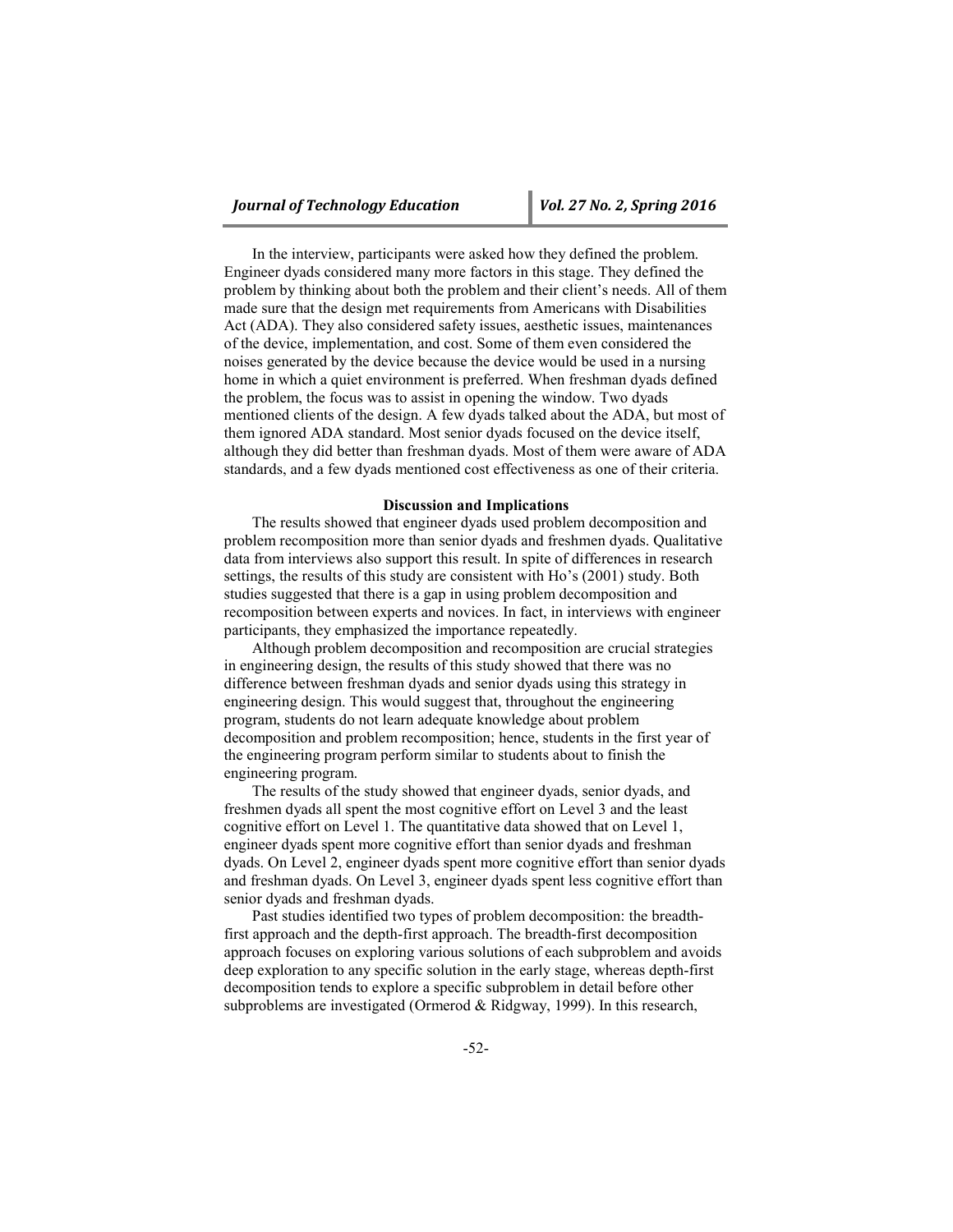Level 3 represented designers considering details of subproblems. Student dyads spent more cognitive effort on this level because most of them used depth-first decomposition and spent a majority of cognitive effort exploring details of a certain subproblem. Engineer dyads used a breadth-first approach. Unlike student dyads, the distribution of their cognitive effort was more balanced across three levels of the problem.

A series of interesting findings emerged from the interviews and the analysis of participants' sketches as well. In the process of generating alternative solutions, student dyads tended to generate too many or too few solutions compared with engineering dyads. Some dyads only generated one solution and finished their design at a premature stage. They did not make use of the time that they could have used to optimize their design. When examining engineering curriculum, we find that, in most courses, students are taught to generate only one solution instead of multiple ones. It also explains why some dyads only generated one solution through the entire design. For those dyads who generated too many alternative solutions, they spent a lot of time analyzing solutions, which lead them to either go way beyond the time limitation or to haphazardly select a final solution at the end of the design period.

In analyzing qualitative data, engineers were found to be more comfortable working in groups than students were. Student dyads had various difficulties when they worked together. A freshman dyad of students expressed their inadequacy in understanding each other's ideas. Another freshman dyad of students had disagreements about which final solution to choose, which cost them a lot of time. A few senior dyads pointed out that they did not make good use of their time by working individually on different tasks at the same time. Typically, engineering students take foundational engineering courses before taking design classes. Most engineering fundamental courses focus on learning mathematical and scientific theories, which does not provide enough opportunities for students to work on team projects. This may be the main reason why some freshman dyads in this study had issues working with each other. As engineering students move forward in their program, they take design classes and participate in group projects, which explained why senior dyads performed better than freshman dyads when it comes to working in groups. However, the performance of senior dyads was still very different from the performance of engineer dyads. This finding is consistent with a series of previous studies (Holcombe, 2003; Meier, Williams, & Humphreys, 2000; Sageev & Romanowski, 2001; Scott & Yates, 2002).

### **Implications**

Engineering design has always been a significant content area in engineering education. Problem decomposition and recomposition strategies are frequently used by professional engineers. The results of this study showed that there is a gap between engineering students and engineering experts in using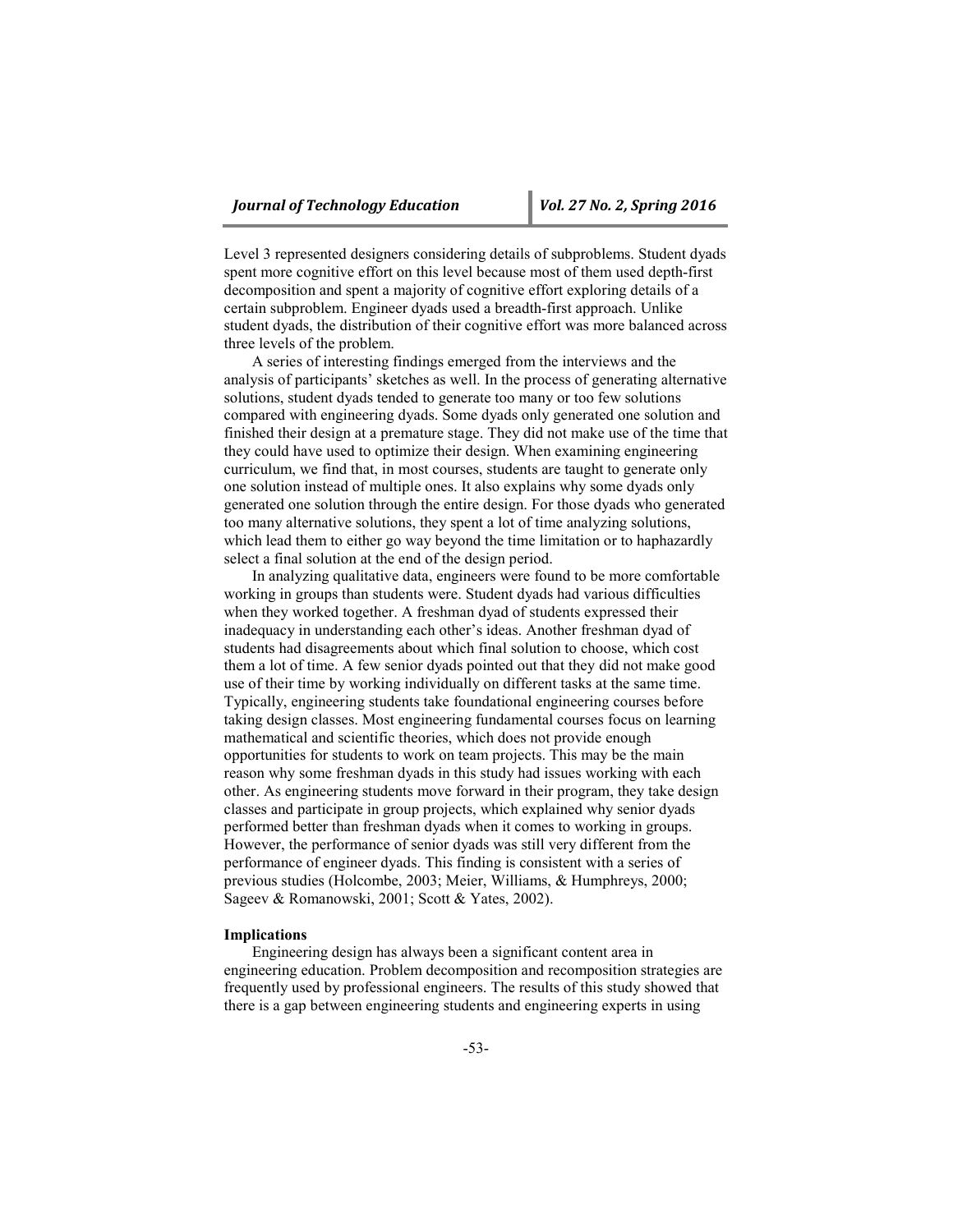problem decomposition and problem recomposition. In addition, no differences were found between engineering freshmen and engineering seniors, which indicates that students did not learn the skills of problem decomposition and problem recomposition in their undergraduate study. In order to better prepare students for future careers, it is extremely important to incorporate this content into engineering education. There is a need to develop supplemental teaching materials featuring problem decomposition and problem recomposition.

Considering the design problem as a whole was a common practice among professional engineers. They would analyze the big picture of the design problem, and this process is part of the problem-definition stage in engineering design. Problem definition is the first stage of engineering design. This study found that students spent significantly less time on this stage compared with engineering experts. This conclusion is consistent with previous studies (Atman et al., 2007; Jain & Sobek, 2006). Both freshman and senior dyads were found to spent significantly less effort in defining the problem, which implies that engineering education should place more importance on teaching problem definition in general.

#### **References**

- Arvanitis, T. N., Todd, M. J., Gibb, A. J., & Orihashi, E. (2001). Understanding students' problem-solving performance in the context of programming-inthe-small: An ethnographic field study. In *Proceedings of the Frontiers in Education Conference* (Vol. 2, pp. F1D-20-23vol.2). Washington, DC: IEEE Computer Society.
- Atman, C. J., Adams, R. S., Cardella, M. E., Turns, J., Mosborg, S., & Saleem, J. J. (2007). Engineering design processes: A comparison of students and expert practitioners. *Journal of Engineering Education, 96*(4)*,* 359–379. doi:10.1002/j.2168-9830.2007.tb00945.x
- Ball, L. J., Evans, J. St. B. T., & Dennis, I. (1994). Cognitive processes in engineering design: A longitudinal study. *Ergonomics*, *37*(11), 1753–1786. doi:10.1080/00140139408964950
- Chandrasekaran, B. (1990). Design problem solving: A task analysis. *AI Magazine, 11*(4), 59–70. doi:10.1609/aimag.v11i4.857
- Dym, C. L., Agogino, A. M., Eris, O., Frey, D. D., & Leifer, L. J. (2005). Engineering design thinking, teaching, and learning. *Journal of Engineering Education, 94*(1), 103–120. doi:10.1002/j.2168-9830.2005.tb00832.x
- Gall, M. D., Gall, J. P., & Borg, W. R. (2007). *Educational research: An introduction* (8th ed.). Boston, MA: Pearson, Allyn & Bacon.
- Gero, J. S. (2010). *Generalizing design cognition research*. In K. Dorst, S. C. Stewart, I.
- Staudinger, B. Paton, & A. Dong (Eds.), *DTRS 8: Interpreting design thinking* (pp. 187–198). Sydney, Australia: University of Technology Syndey.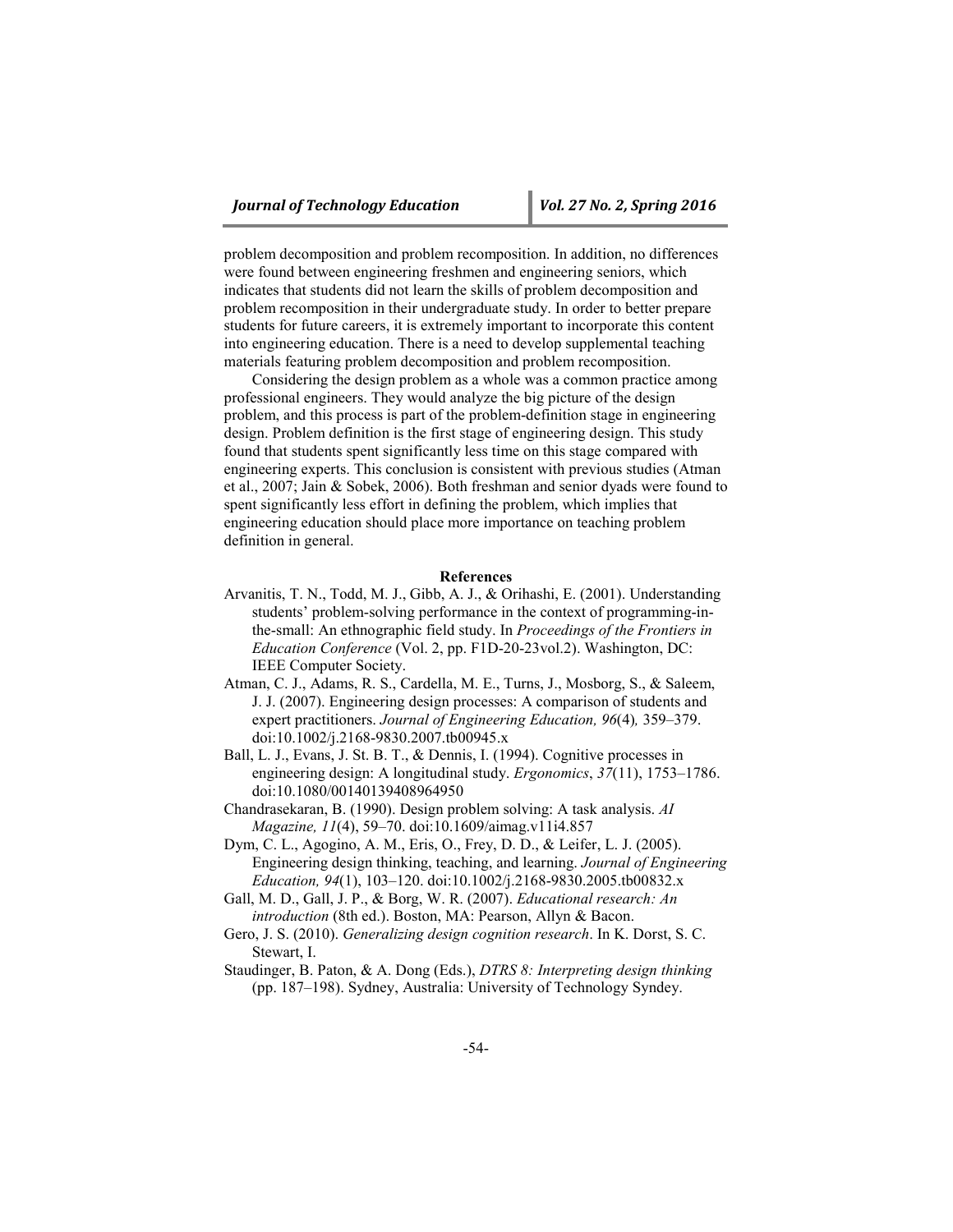- Gero, J. S., Kan, J. W. T., & Pourmohamadi, M. (2011). Analysing design protocols: Development of methods and tools. In A. Chakrabarti (Ed.), *Research into design: Supporting sustainable product development* (pp. 3– 10). Bangalore, India: Research Publishing.
- Gero, J. S., & Kannengiesser, U. (2004). The situated function–behaviour– structure framework. *Design Studies, 25*(4), 373–391. doi:10.1016/j.destud.2003.10.010
- Gero, J. S., & Mc Neill, T. (1998). An approach to the analysis of design protocols. *Design Studies, 19*(1), 21–61. doi:10.1016/S0142- 694X(97)00015-X
- Glaser, B. (1965). The constant comparative method of qualitative analysis. *Social Problems*, *12*(4), 436–445.
- Hall, J. G., Jackson, M., Lanney, R. C., Nuseibeh, B., & Rapanotti, L. (2002). Relating software requirements and architectures using problem frames. In *Proceedings of the IEEE Joint International Conference on Requirements Engineering* (pp. 137–144). Los Alamitos, CA: Institute of Electrical and Electronics Engineers. doi:10.1109/ICRE.2002.1048516
- Ho, C-H. (2001). Some phenomena of problem decomposition strategy for design thinking: Differences between novices and experts. *Design Studies, 22*(1), 27–45. doi:10.1016/S0142-694X(99)00030-7
- Holcombe, M. L. (2003). ET grads—How'd the transition go? In *Proceedings of the 2003 American Society for Engineering Education Annual Conference & Exposition* (pp. 8.537.1–8.537.6). Washington, DC: American Society for Engineering Education. Retrieved from https://peer.asee.org/12078
- Jain, V. K., & Sobek, D. K., II. (2006). Linking design process to customer satisfaction through virtual design of experiments. *Research in Engineering Design, 17*(2), 59–71. doi:10.1007/s00163-006-0018-2
- Katehi, L., Pearson, G., Feder, M. (Eds.). (2009). *Engineering in K–12 education: Understanding the status and improving the prospects*. Washington, DC: National Academies Press. doi:10.17226/12635
- Lammi, M., & Becker, K. (2013). Engineering design thinking. *Journal of Technology Education, 24*(2), 55–77. Retrieved from https://scholar.lib.vt.edu/ejournals/JTE/v24n2/pdf/lammi.pdf
- McCracken, W. M. (1997). *Portfolio assessment in design education*. Atlanta, GA: EduTech Institute and College of Computing, Georgia Institute of Technology. Link does not work.
- Meier, R. L., Williams, M. R., & Humphreys, M. A. (2000). Refocusing our efforts: Assessing non-technical competency gaps. *Journal of Engineering Education, 89*(3), 377–385. doi:10.1002/j.2168-9830.2000.tb00539.x
- Ormerod, T. C., & Ridgway, J. (1999). Developing task design guides through cognitive studies of expertise. In S. Bagnara (Ed.), *European Conference on Cognitive Science* (pp. 401–410). Sienna, Italy.